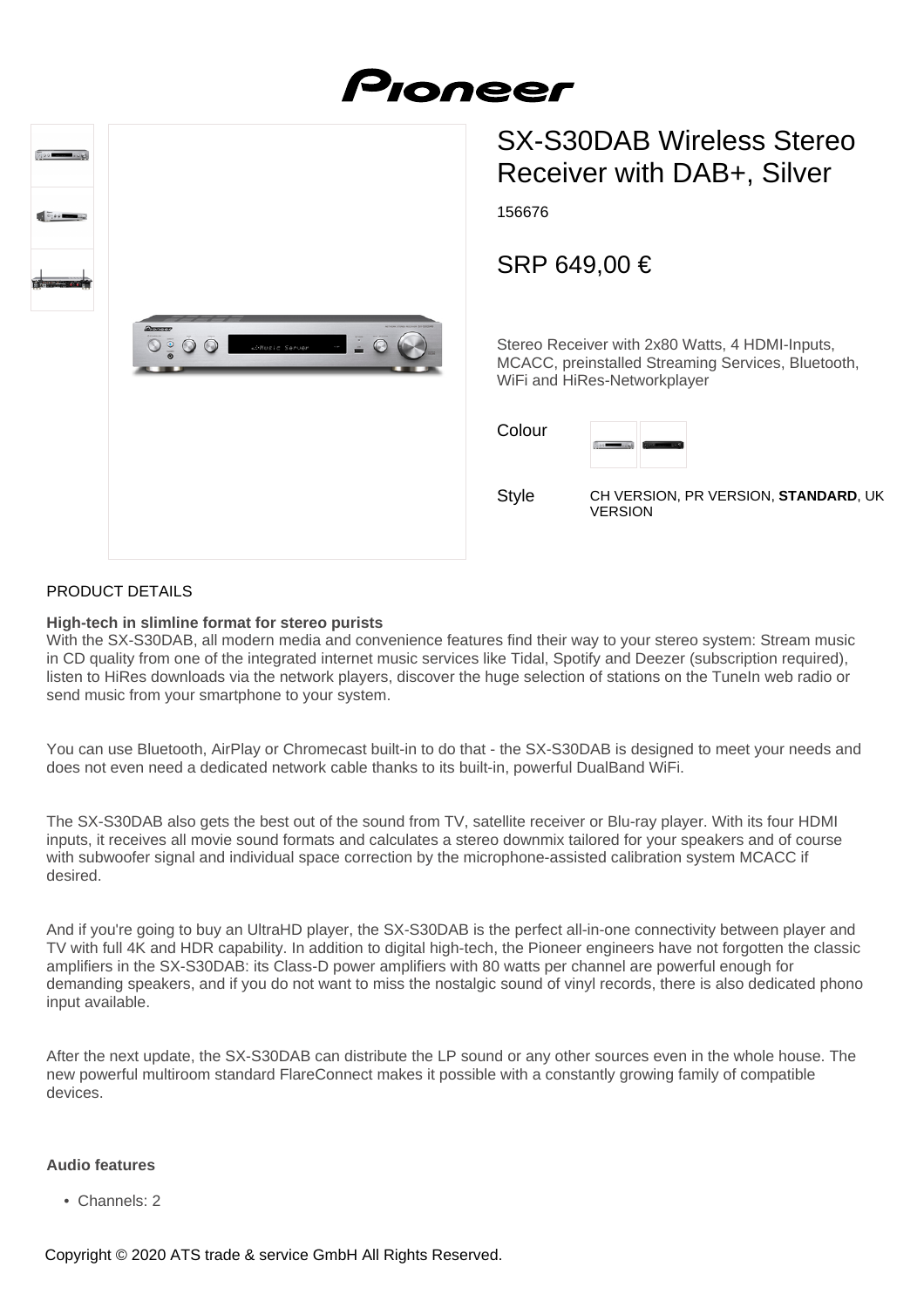- Amplification Type: Class D
- 85 W/ch (4 ohms, 1 kHz, THD 1.0 %, 1ch Driven)
- DAB/DAB+ Tuner
- FM Tuner with 40 Station Presets
- MCACC Auto Room Tuning
- Phase Control
- Subwoofer EQ (4 Band)
	- DSD Playback via Network/USB (5.6 MHz/2.8 MHz)
	- DSD Disc (SACD) Playback via HDMI (2.8 MHz)
	- Digital Core Engine with Cirrus Logic (Quad Core) x1
	- Advanced Sound Retriever

#### **Specs**

#### **Product Attributes**

| EAN:                 | 4573211151855   |
|----------------------|-----------------|
| Manufacturer number: | SX-S30DAB(S)MUP |
| Product weight:      | 4.707 kilograms |

#### **Radio Reception**

| Reception type<br>Presets:             | <b>FM</b><br>DAB+<br><b>Internet Radio</b><br>40 |
|----------------------------------------|--------------------------------------------------|
| Radio frequency (DAB/DAB+)             | 174.9-239                                        |
| Radio frequency (FM)                   | 87.5-108                                         |
| <b>Video Codecs &amp; Formats</b>      |                                                  |
| Max. resolution:                       | <b>4K UHD</b>                                    |
| <b>Video Connections</b>               |                                                  |
| HDMI in:                               | 4                                                |
| HDMI out:                              | 1                                                |
| <b>Audio Inputs</b>                    |                                                  |
| Coaxial:                               | 1                                                |
| <b>HDMI 2.0:</b>                       | 4                                                |
| HDMI 2.0 (Arc):                        | 1                                                |
| Optical/Toslink:                       | 1                                                |
| Phono (MM):                            | 1                                                |
| Input level & impedance phono (MM):    | 6 mV/47 k                                        |
| RCA:                                   | $\overline{2}$                                   |
| Input level & impedance RCA:           | 200 mV/47 k                                      |
| Music streaming services:<br>Ethernet: | Deezer<br>Spotify<br>Tidal<br>TuneIn<br>1        |
| <b>USB 2.0:</b>                        | 1                                                |
| Wireless:                              | Wifi 2.4GHz/5GHz                                 |
|                                        |                                                  |

Copyright © 2020 ATS trade & service GmbH All Rights Reserved.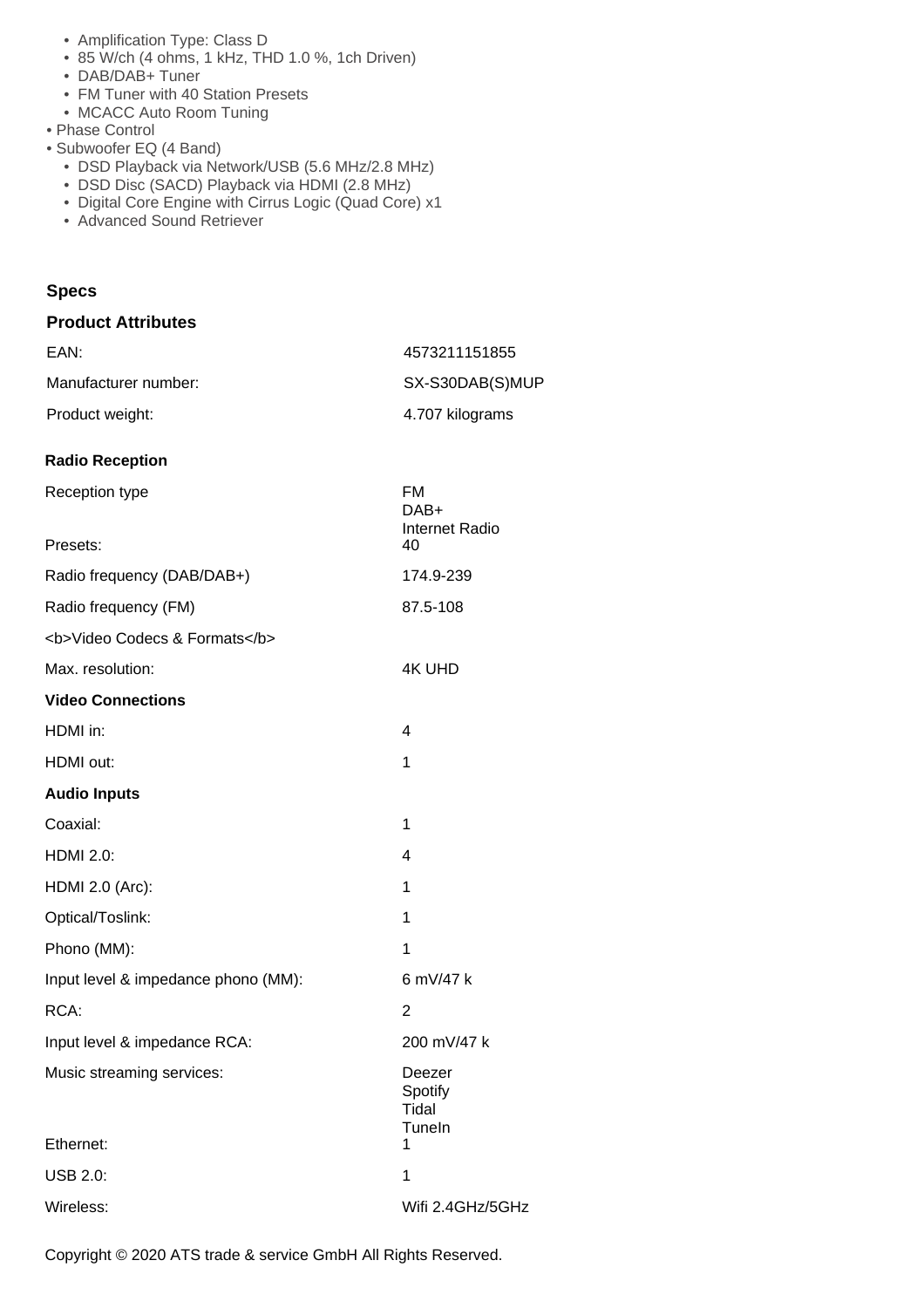### **Amplification**

| Rated output (4):                   | 85                                                                                         |
|-------------------------------------|--------------------------------------------------------------------------------------------|
| THD at rated ouput (4):             | 1                                                                                          |
| S/N ratio:                          | 80                                                                                         |
| Speaker impedance:                  | $4 - 8$                                                                                    |
| S/N ratio phono:                    | 70                                                                                         |
| Channels:                           | 2.1                                                                                        |
| <b>Audio Outputs</b>                |                                                                                            |
| 3.5mm jack:                         | 1                                                                                          |
| Power & impedance 3.5mm jack:       | 85 mW (32 1kHz 10% THD)                                                                    |
| <b>HDMI 2.0 (Arc):</b>              | 102<br>1                                                                                   |
| Subwoofer pre-out:                  | 1                                                                                          |
| Output level & impedance subwoofer: | 1 V/470                                                                                    |
| <b>Audio Codecs &amp; Formats</b>   |                                                                                            |
| Codecs & certifications:            | Dolby Digital<br>Dolby TrueHD<br><b>DTS-HD Master Audio</b>                                |
| Room correction:                    | <b>MCACC</b><br>MP3                                                                        |
| Supported file formats:             | <b>WMA</b><br><b>WAV</b><br><b>AIFF</b><br>AAC<br><b>FLAC</b><br><b>ALAC</b><br><b>DSD</b> |
| Bluetooth codecs:                   | <b>AAC</b><br><b>SBC</b>                                                                   |
| Bluetooth version:                  | 4.1                                                                                        |
| <b>Energy Management</b>            |                                                                                            |
| Power consumption:                  | 0.38-55                                                                                    |
| <b>Dimensions and Weight</b>        |                                                                                            |
| Product height:                     | 7.8                                                                                        |
| Product width:                      | 43.5                                                                                       |
| Product length:                     | 33                                                                                         |
| Product weight:                     | $\overline{4}$                                                                             |
| Packsize height:                    | 21                                                                                         |
| Packsize width:                     | 55.2                                                                                       |
| Packsize length:                    | 39.4                                                                                       |
| Packaged weight:                    | 5.2                                                                                        |
| <b>Control Methods</b>              |                                                                                            |
| Controls:                           | On Device<br><b>Remote Control</b><br>App Controlled                                       |
| Controller app:                     | Apple Airplay<br><b>Flare Connect</b>                                                      |

Copyright © 2020 ATS trade & service GmbH All Rights Reserved.